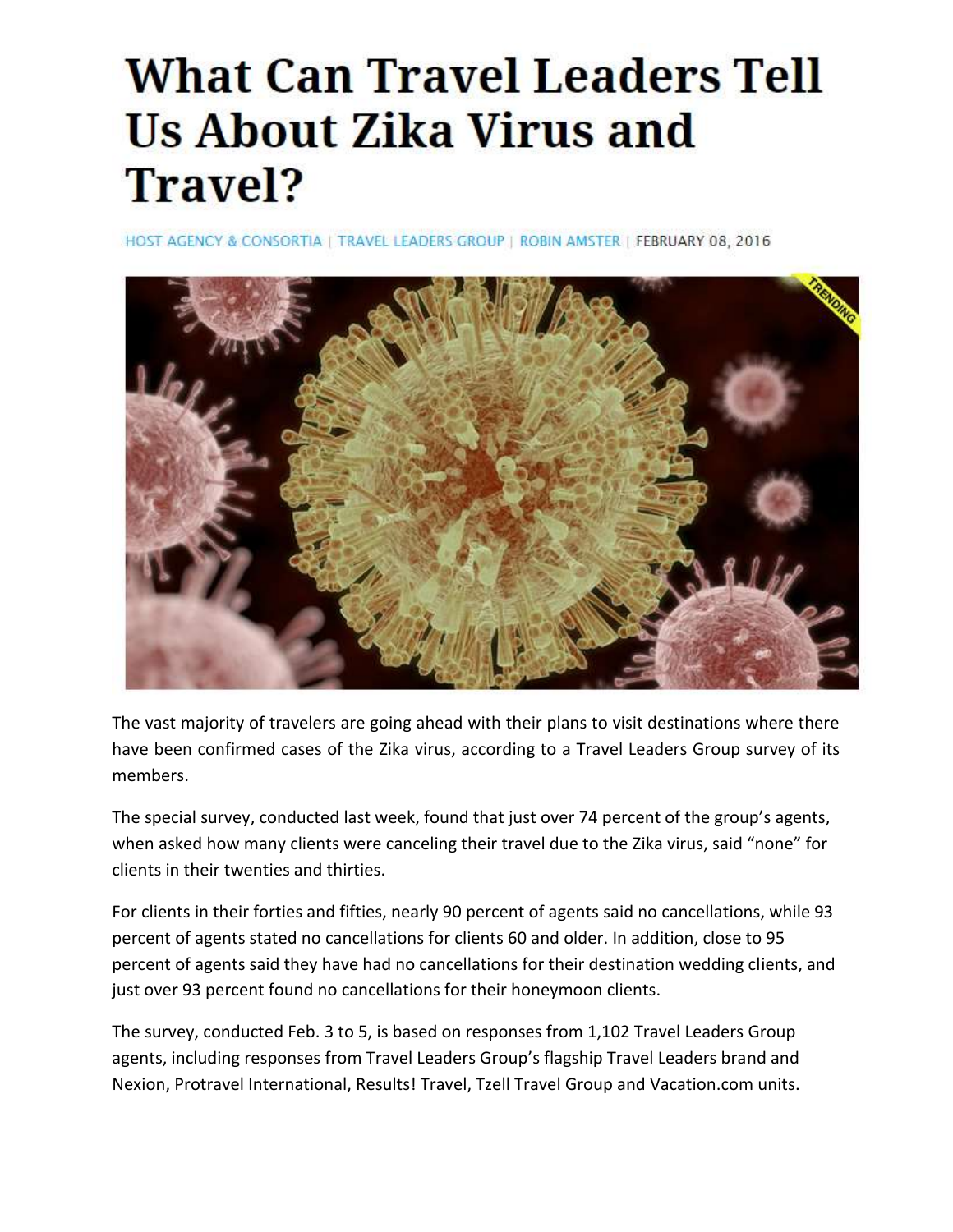"Understanding the seriousness of the Zika virus, our agents have been providing detailed information to their clients over the course of the last few months – particularly to those who are pregnant or may be trying to start a family – so that they may make informed decisions about their travel plans," said Ninan Chacko, Travel Leaders Group CEO.

"Even we were a bit surprised to learn just how limited the impact of the Zika virus has been on the overwhelming majority of our clients' travel plans," Chacko added. "The World Health Organization has been clear in stating it 'found no public health justification for restrictions on travel or trade to prevent the spread of Zika virus' and, armed with the facts, most travelers are opting to travel even as they heed expert advice for avoiding mosquito bites."

Among the key survey findings are:

## **FOR TRAVELERS IN THEIR TWENTIES AND THIRTIES:**

• Cancellations: 74.1 percent of agents stated "none" of their clients in their twenties and thirties are canceling, and not rebooking, their travel because of the Zika virus, while another 21.6 percent said that that six or fewer clients are canceling their travel plans. 11.1 percent said it was limited to one to two clients.

For clients in this age range that did cancel their travel due to Zika, 89.8 percent of the cancellations were due to a pregnancy or possible pregnancy.

• Altering Travel Plans: 78.1 percent said "none" of their clients are altering their plans and traveling to a different destination due to the Zika virus. For those few selecting alternative destinations, the top five are: the Continental U.S., Hawaii, Europe, Alaska, and Bermuda.

•Delaying Travel Plans: Asked how many clients were delaying their plans due to Zika, 83 percent of agents said, "None of my clients," and 13.6 percent said six or fewer. 7.7 percent said it was limited to 1 to 2 clients.

#### **FOR TRAVELERS IN THEIR FORTIES AND FIFTIES:**

• Cancellations: 89.8 percent of agents stated "none" of their clients in their forties and fifties are canceling and not rebooking their plans due to Zika and 5.1 percent said one to two clients are canceling.

• Altering Travel Plans: 89.5 percent said "none" of their clients are altering their plans and traveling to a different destination due to Zika. For those choosing alternative destinations, the top five are: the Continental U.S., Hawaii, Europe, Alaska, and Canada.